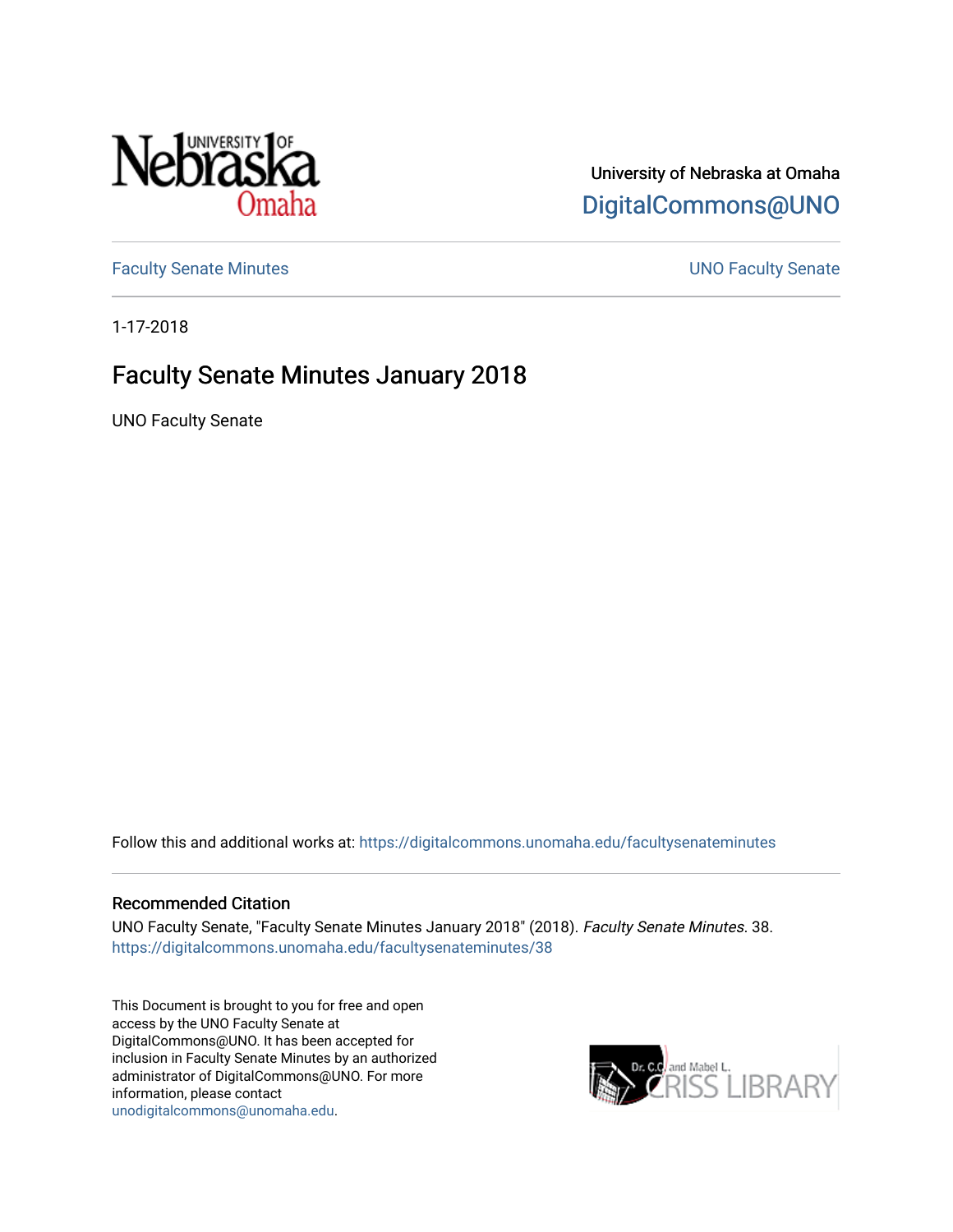

# **2017-2018 Faculty Senate** *Minutes*

\_\_\_\_\_\_\_\_\_\_\_\_\_\_\_\_\_\_\_\_\_\_\_\_\_\_\_\_\_\_\_\_\_\_\_\_\_\_\_\_\_\_\_\_\_\_\_\_\_\_\_\_\_\_\_\_\_\_\_\_\_\_\_\_\_\_\_\_\_\_\_\_\_\_\_\_\_\_ Wednesday, January 17, 2017, 2 p.m., ASH 196

**Present:** Adams, Adidam, Azadmanesh, Barone, Bereitschaft, Brennan, Cast-Brede, Elder, Feng, Grams, Hawkins, Johnson, Kelly, Landow, MacArthur, Maher, Miller, Nash, Noble, Peterson, Prisbell, Robins, Romero, Rowe, Schaffer, Sharif-Kashani, Schoenbeck, Stacy, Tiller, Wileman, Winter

\_\_\_\_\_\_\_\_\_\_\_\_\_\_\_\_\_\_\_\_\_\_\_\_\_\_\_\_\_\_\_\_\_\_\_\_\_\_\_\_\_\_\_\_\_\_\_\_\_\_\_\_\_\_\_\_\_\_\_\_\_\_\_\_\_\_\_\_\_\_\_\_\_\_\_\_\_

\_\_\_\_\_\_\_\_\_\_\_\_\_\_\_\_\_\_\_\_\_\_\_\_\_\_\_\_\_\_\_\_\_\_\_\_\_\_\_\_\_\_\_\_\_\_\_\_\_\_\_\_\_\_\_\_\_\_\_\_\_\_\_\_\_\_\_\_\_\_\_\_\_\_\_\_\_

**Excused:** Arbelaez, Boron, Glasser, Nordman

**Absent:** Kealey, Zhong

**Speaker:** Chancellor Jeff Gold (Pre-Official Overview of Budget Situation)

- **I. The meeting was called to order by** President Grams at 2:03 p.m.
- **II. The Minutes** of December 13, 2017, were approved as submitted.

#### **III. Officers' Reports**

**A. President Grams** wrote on 1/10/18:

Senate Colleagues,

Welcome back to the new semester! This update will be brief because of both the intervening winter break and the expectation of more detailed information subsequent to the Governor's budget proposal presented today (1/10/18). The initial proposal calls for an across-the-board cut to state appropriations of 2% this year and 4% next year (excepting K-12 and the Department of Corrections). These figures were not included in the proposal, but for the sake of visualizing what this means, a 2% cut to a roughly 600 million budget is \$12 million, and a 4% cut is another \$24 million.

The Board of Regents is expected to consider the new NU Freedom of Expression Policy (agenda attachment – pgs. 17-18) (that was sent around to all UNO faculty for comment) at its upcoming committee and then full meeting on 1/25/18. I compiled all of the faculty suggestions I received, as did my counterparts in the Faculty Senates on the other campuses. We have presented these to the Board secretary and look forward to seeing the latest version of the draft policy soon. As far as I know, staff and student representatives provided similar feedback. In the new Legislative session which just began last week, at least one bill was introduced proposing new policies for NU related to freedom of expression. We don't yet know what will happen in the Legislature, but NU has developed its own policy in this area through a process of careful drafting and inclusion of comment from all constituencies.

Chancellor Gold's Transition Council and Team have completed their work in Fall 2017 and the external consulting firm CFAR has compiled a concluding report, "Transition Support to the Chancellor". The document may be found here: [https://www.unomaha.edu/about-uno/leadership/\\_docs/chancellors-transition-report-](https://www.unomaha.edu/about-uno/leadership/_docs/chancellors-transition-report-121217-final.pdf)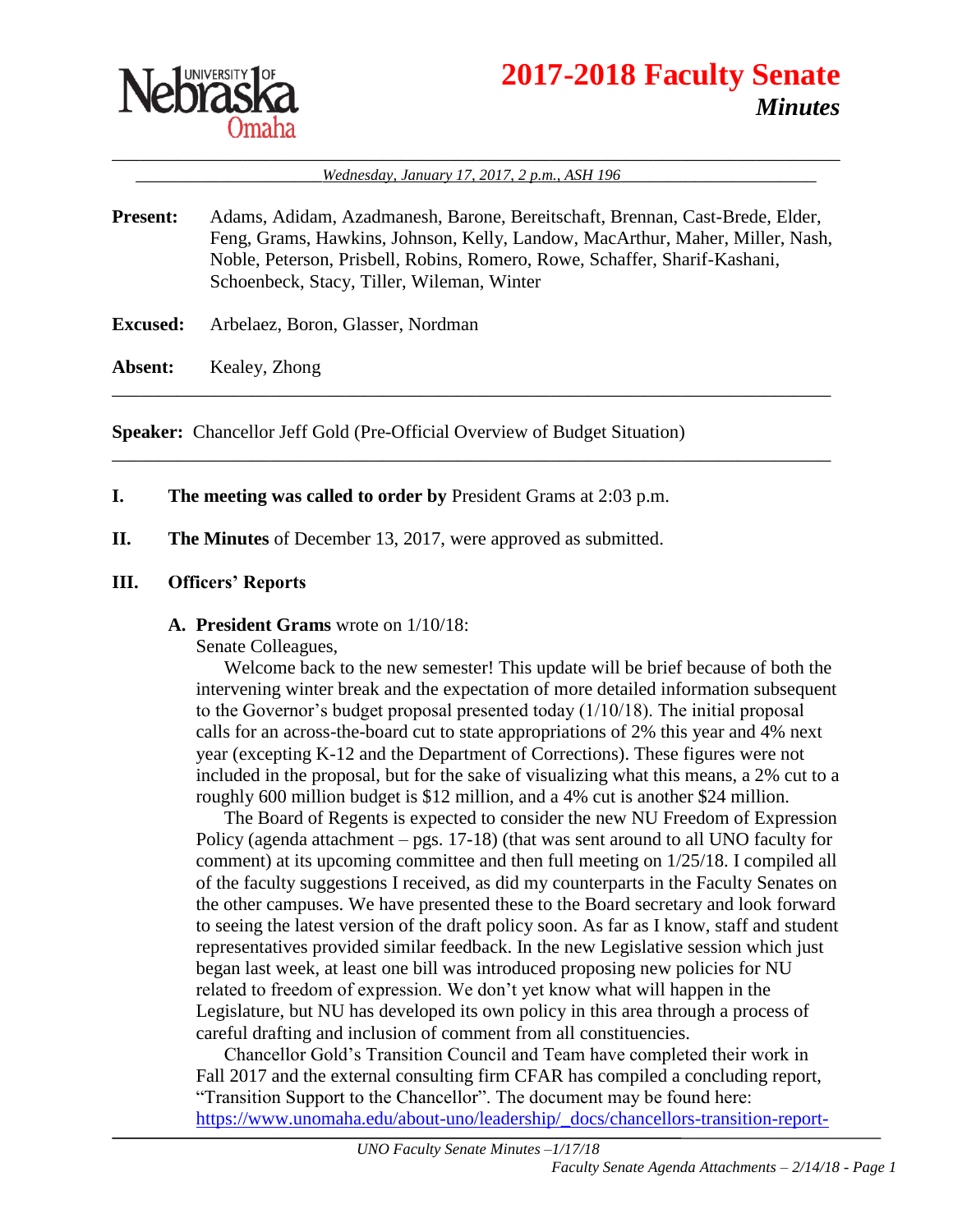#### [121217-final.pdf](https://www.unomaha.edu/about-uno/leadership/_docs/chancellors-transition-report-121217-final.pdf)

In other news, Vanessa Rath has opened up further options for parking at UNO for those who have "reciprocal permits" (i.e. UNK/UNL/UNMC permits): West Garage, First Christian Church, St. Margaret Mary Church, Pacific Garage, and Lot 26. Those from UNO visiting other campuses should contact UNO Parking Services for a physical permit.

Before the start of this semester, I met with the current Student Government President, Carlo Eby, and Assistant Vice-Chancellor Candice Batton, to discuss the development of information resources for both students and faculty related to positive practices for student retention and faculty engagement with students. AVC Batton has drafted a copy of guidance for students. In addition, the Faculty Senate continues to work on materials that might be provided to assist faculty in this area. We look forward to collaborating with Faculty Development and others who have expressed interest in assisting us, and more information about this will be forthcoming.

I hope everyone's semester gets off to a terrific start, and I welcome your feedback, comments, questions, and suggestions at [lgrams@unomaha.edu.](mailto:lgrams@unomaha.edu)

*At 2:10 p.m., without objection, the meeting was recessed in order to have Chancellor Gold give a pre-official overview of the Budget situation. He also answered all questions. At 2:55 p.m. the meeting resumed.*

#### **B. Secretary/Treasurer Report:** Senator Landow reported

**1. EC&A:** December 20, 2017, meeting canceled by Faculty Senate President Grams.

| Res. | <b>Date</b>   | <b>Title</b>               | Admin    | Sent          | $(A\cup B)$ is changed to call the resolutions (<br>Denied / | <b>Final Action/Resolved</b>                          |
|------|---------------|----------------------------|----------|---------------|--------------------------------------------------------------|-------------------------------------------------------|
| #    | <b>Senate</b> |                            | Accept   | for           | <b>Deferred</b>                                              |                                                       |
|      | <b>Passed</b> |                            |          | <b>Senate</b> | $/ \ln$                                                      |                                                       |
|      |               |                            |          | <b>Action</b> | <b>Progress</b>                                              |                                                       |
| 4319 | 12/13/17      | <b>Rename Parking</b>      |          |               |                                                              |                                                       |
|      |               |                            |          |               |                                                              |                                                       |
|      |               | <b>Advisory Committee</b>  |          |               |                                                              |                                                       |
| 4318 | 12/13/17      | <b>Faculty Senate</b>      |          |               |                                                              |                                                       |
|      |               | President – Elect          |          |               |                                                              |                                                       |
| 4317 | 12/13/17      | Approval of the            |          |               |                                                              |                                                       |
|      |               | Proposal for a MA in       |          |               |                                                              |                                                       |
|      |               | <b>Applied Behavior</b>    |          |               |                                                              |                                                       |
|      |               | Analysis                   |          |               |                                                              |                                                       |
| 4316 | 12/13/17      | Permanent                  |          |               |                                                              |                                                       |
|      |               | Replacement of             |          |               |                                                              |                                                       |
|      |               | <b>CPACS</b> Senator       |          |               |                                                              |                                                       |
|      |               | Samantha                   |          |               |                                                              |                                                       |
|      |               | Clinkinbeard               |          |               |                                                              |                                                       |
|      |               |                            |          |               | <b>TO BE FOLLOWED UP</b>                                     |                                                       |
| 4282 | 3/8/17        | Expenses                   | 4/19/17  |               |                                                              | SVC Reed explained the process for UNO paying for     |
|      |               | Associated with            |          |               |                                                              | legal costs involved. These issues are usually        |
|      |               | Visas for                  |          |               |                                                              | handled by department chairs and personnel. Costs     |
|      |               | <b>International Hires</b> |          |               |                                                              | can't be nailed down, since they vary by who is       |
|      |               |                            |          |               |                                                              | involved. BJ Reed said he would ask for a one page    |
|      |               |                            |          |               |                                                              | description of the process made available to faculty. |
| 4279 | 12/14/16      | Grievance                  | 12/21/16 |               |                                                              | - SVC Reed says they may need more information. It    |
|      |               | Committees                 |          |               |                                                              | is a workload issue as much as a compensation         |

#### **2017-2018 Resolution Action Table (Action Pending and Current Resolutions)**

*UNO Faculty Senate Minutes –1/17/18*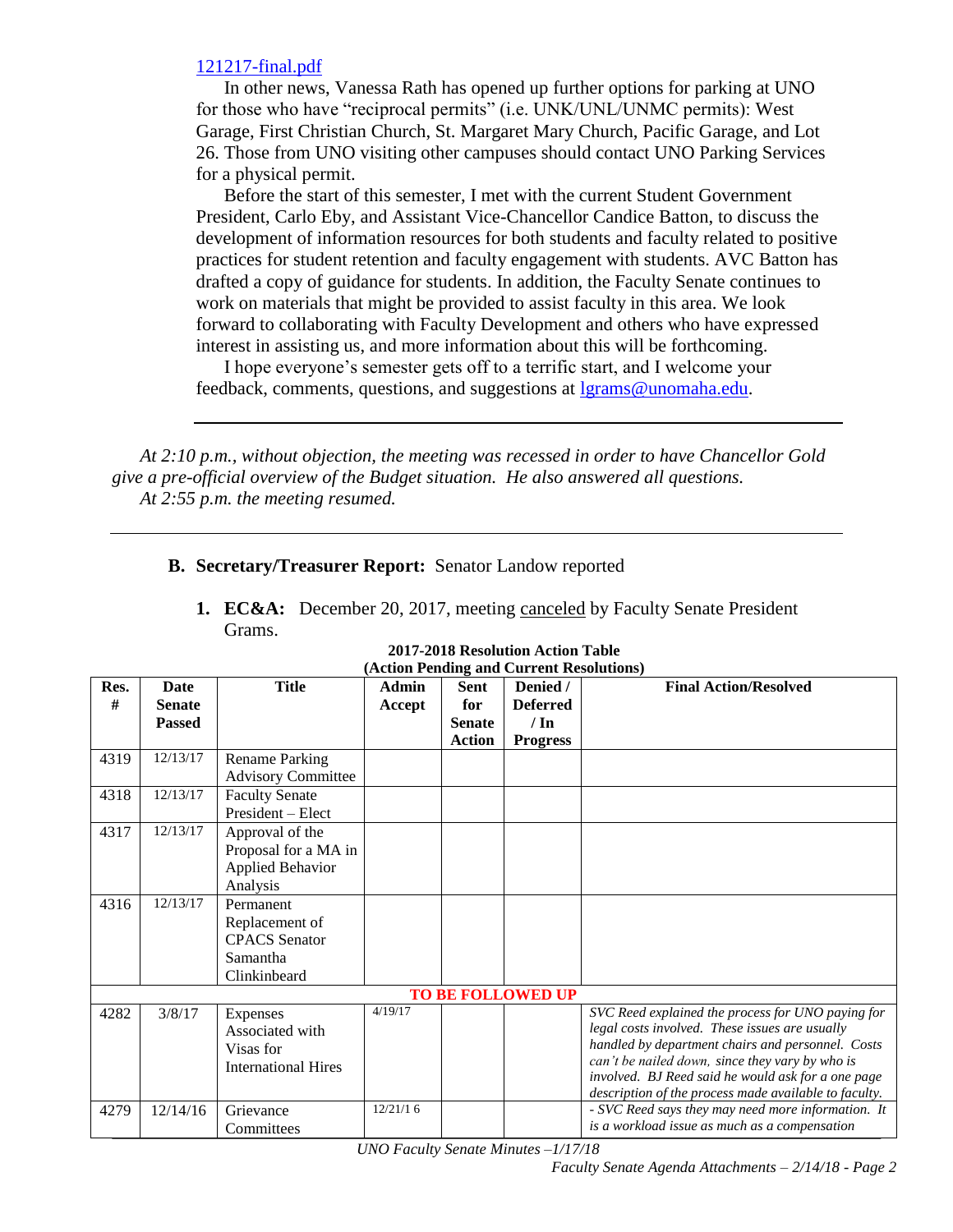|  | Summer       |         | issue. Let's have further discussion.                                                                                                                                                                                                                                                      |
|--|--------------|---------|--------------------------------------------------------------------------------------------------------------------------------------------------------------------------------------------------------------------------------------------------------------------------------------------|
|  | Compensation | 3/15/17 | - BJ reiterated that summer pay is not likely to<br>happen, as faculty select a variety of service<br>opportunities. Regarding the three grievance                                                                                                                                         |
|  |              |         | committees, he feels that faculty select this type of<br>service, similar to how faculty choose to serve on<br>thesis committee.                                                                                                                                                           |
|  |              | 4/19/17 | Chancellor Christensen said these type of issues, like<br>summer grievance committee work, seldom occur.<br>He is also apprehensive of anyone who has service<br>in the summer wanting compensation. Some service<br>such as FS President and IRB receive workload<br><i>compensation.</i> |
|  |              |         |                                                                                                                                                                                                                                                                                            |

- **2. Treasurer's Report:** Senator Landow gave the December 2017 Budget Report.
- **IV. Executive Committee Report:** Senator Barone introduced the following issue. President Grams passed the gavel to Vice President Barone**.** 
	- **A. FUSE/GRACA:** Senator Grams discussed faculty involvement and process regarding this issue. She wished to begin with a conversation. Perhaps there should be an advisory committee. The Senate agreed that the issue should be put on the next EC&A agenda**.**

Vice President Barone then passed the gavel back to President Grams.

### **PENDING**

### **A. Participation in UNO Faculty Senate** *(Fall 2016 to EC&C Pending)*

Need to encourage and strengthen participation on UNO Faculty Senate.

- 1. One possibility might be to change the FS Constitution
- 2. Discussions with Colleges
- 3. Go to Chairperson mentor(s)?
- 4. Go to Board of Chairs

**How to Encourage Faculty to Serve on the Faculty Senate**: Informal data collection by the committee of approximately 40 UNO faculty members has generally revealed that *Service* of this nature tends to be acknowledged with little payoff compared to the perceived time commitment associated with governance. There is also a great deal of misinformation about the time obligations; nevertheless, most of the faculty we talked to showed little interest in this service even after we answered questions. The Goals and Directions Committee is now discussing ways to help the departments incentivize Faculty Senate and other University service opportunities by increasing by better recognizing the value of this service in ways such as higher Merit rankings on Annual Review, etc**.** *(The EC&C asked, on 6/7/17, that this be discussed at the 8/16/17 FS Retreat.)*

*(Dismissed by the EC&C. Suggest adding FS accomplishments to FS bulletin board, and bring up at 2018 Retreat.)*

**B. Classroom Space Availability** 

VC Shipp sent an update on 11/28/17, from Registrar Mark Goldsberry, reporting that the implementation of course scheduling guidelines have worked as intended within CLSS, and with some minor adjustments have significantly reduced the number of homeless courses each semester. These are now more easily managed by Allison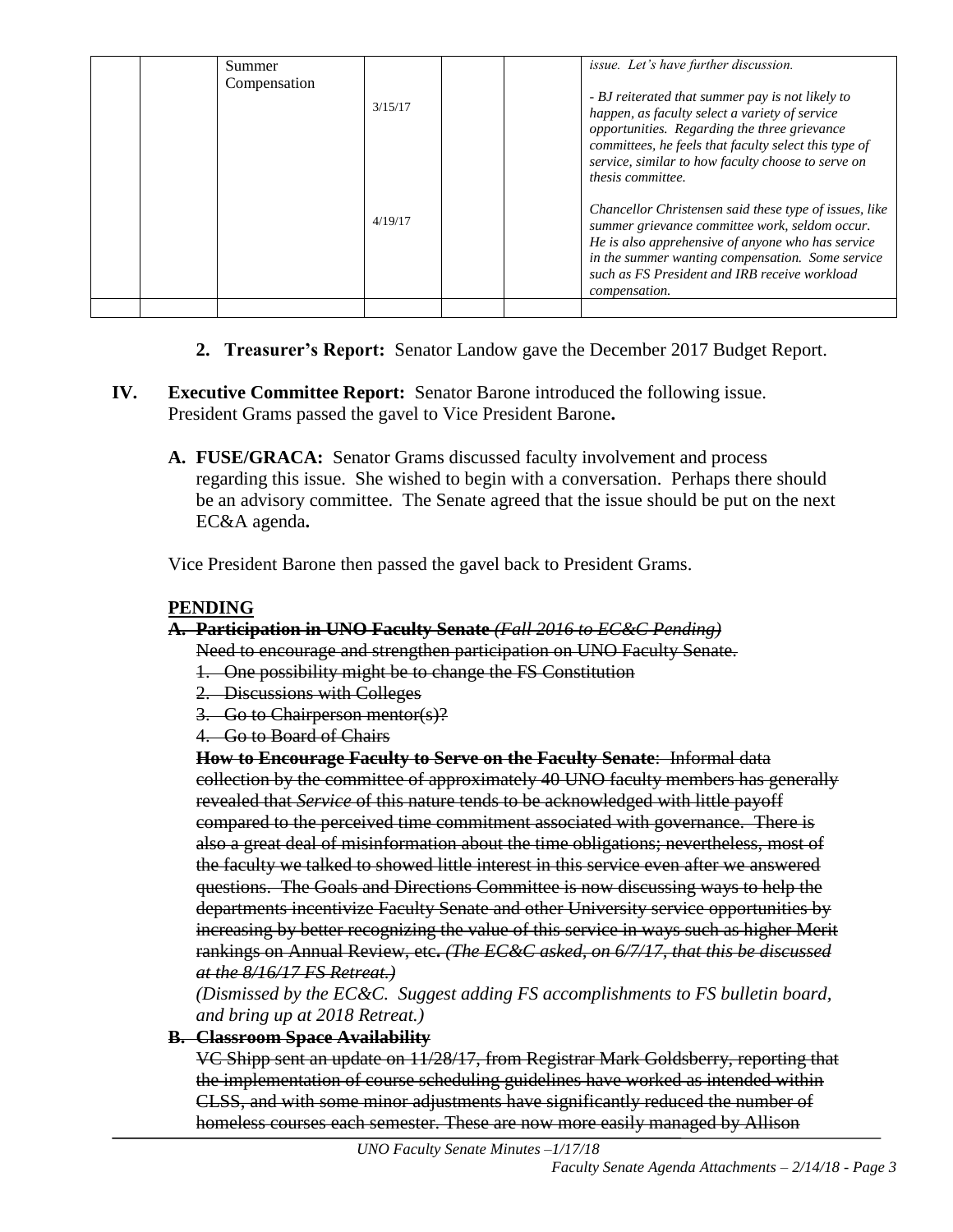Junker, who does not see the need for additional changes at this time. Sen. Grams will continue to follow up on the issue of space optimization, identifying any areas where classroom resources can be better matched to growing enrollment demands. *(Dismissed 1/10/18 by EC&C. Leave on EC&A agenda.)*

**C. Speed of Scantron Return of Grading:** Senator Keale**y Senators Kealey and Grams discussed the speed of Scantron turnover. It was** suggested to get in contact with Bob Gomar and/or Jaci Lindburg for more information. Senator Wileman reported that it had been mentioned in Technical Resources Committee that it could possibly be a mailroom issue. *(12/10/17) (Dismissed at 1/10/18 by EC&C. If any faculty member still has issues, he/she should be directed to contact Bob Goeman, Director, ITS Client Services.)*

### **V. Standing Committee Reports**

- **A. Committee on Academic and Curricular Affairs:** Senator Miller **PENDING:** 
	- **1.** Committee members agreed to start reviewing a proposed MS in IT Innovation at the January 2018 meeting**.**
- **B. Committee on Educational Resources & Services:** Senator Robins **PENDING:**
	- **1. Request for Travel Authorization and Purchase of Travel.** *10/2017:* Senator Robins briefly reported on having located the source of the document used by UNO titled "Request for Travel Authorization and Purchase of Travel." At a future meeting we will discuss suggestions for additions to this document to assist faculty in identifying the need for and for purchasing travel insurance**.**

## **2. Functionality of Courseleaf.**

*(This system is in use, so dismissed 1/10/18)*

## **3. Paul Beck Scholarship.**

*(Permanent changes in dates and process have been made and are almost ready to publicize, so dismissed 1/10/18. Senator Robins will look into awarding the scholarships at a public event, possibly the April Senate meeting.)*

## **4. UNO SGA report on Sustainability Initiatives.**

*(This was a one-time visit, so dismissed 1/10/18.)*

## **C. Committee on Faculty Personnel & Welfare:** Senator Elder (No Meeting/No Report)

## **PENDING:**

- 1. **Sorority Rush during the week before class in the H&K building.** *10/2017* This issue was brought up at EC&A on Wed Sept 20. BJ Reed says that this issue has been assigned to Dan Shipp. John Noble is following up with Dan Shipp**.** *(Dismissed 1/10/18: After following up, there doesn't seem to be much that can be done. There is a suggestion that other groups can be asked to change meeting places to free up MBSC for Sorority Rush in the future.)*
- **2. HPER Fees.** *10/2017:*On Mon Sept 18, there was an initial faculty/staff wellness-based incentive program meeting in EAB 202 organized by Dan Shipp. Attending: Dan Shipp, Cathy Pettid, Joe Kaminski, Jeanne Surface, Griff Elder, Cecil Hicks, Carol Kirchner, and Esther Scarpello**.**

The group met to discuss how UNO could develop and pilot a wellness-based incentive program for faculty/staff. The wellness program needs still to be worked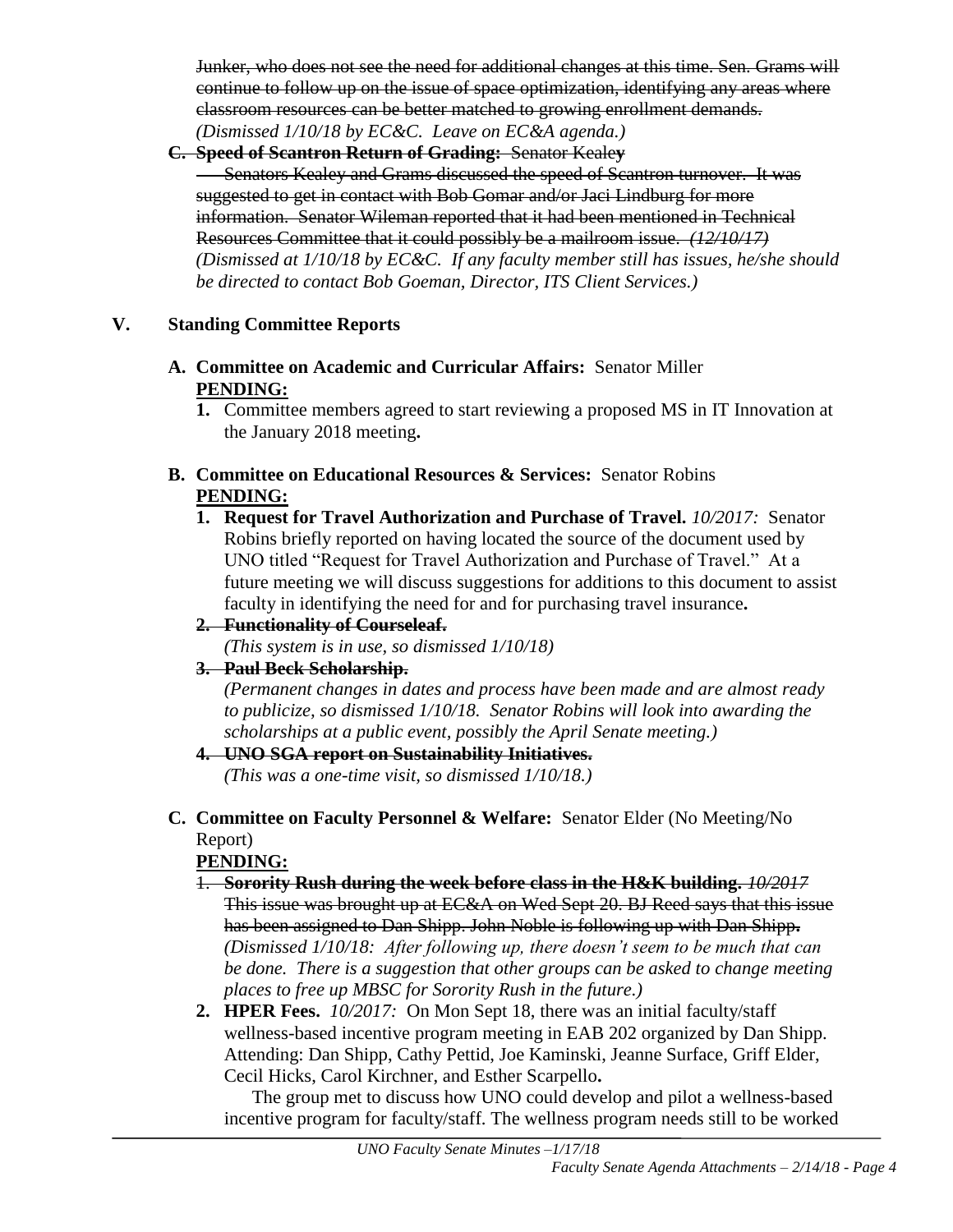out—both programmatically and financially. But roughly, the idea is that, UNO would offer a pilot program that would partially reimburse the cost of a HPER membership based upon member usage and participation in specific wellness program elements. Tentatively, the financial incentive might be as much as a \$100 reimbursement of the \$150 per semester HPER membership fee. Details have to still be worked out. The working goal is to offer this pilot program starting in January (but if not January, then the following August-2018).

The working group plans to meet every two weeks. The first meeting will discuss the requirements for reimbursement.

I have been asked to put together a Faculty Senate Focus Group that this working group can consult.

#### **3. Summer Compensation for Grievance Committees.** *10/2017 cont.:* **RESOLUTION 4279**, 12/14/16: **Grievance Committees Summer Compensation**

While most of us are on 9 month contracts, many uncompensated service obligations require summer participation. Members on the committee have their own anecdotal accounts of what we perceive to be a trend. We are hoping to discuss this topic with the AAUP, so that we can begin to connect some of the dots. We have contacted AAUP. The topic is on their agenda for Friday October 6, 2017**.**

**RESOLUTION 4279**, 12/14/16: Grievance Committees Summer Compensation *(1/10/18 the EC&C directed that this be kept on the EC&A agenda.)*

- **4. Visa Issues: Are they consistent college to college.** *(1/10/18: Put on EC&A agenda.)*
- **5. Faculty/Staff Safety Processes.** *10/2017 cont.:* Dr. Gina Toman has been named Faculty Human Resources Officer and Assistant to the Senior Vice Chancellor. She begins her new role on October 11**.**

We are interested in the administration developing a website similar to the Student Safety Website.

Note: We felt that the following site makes a good model:

http://academicpersonnel.unc.edu/faculty-policies-procedures-guidelines/

We expect Gina Toman will be help us address the request that there be a flow-chart that will help faculty understand and negotiate the many resources that are available: Ombudsperson, EAP person, counseling, BRT, etc. What information is confidential, etc. This "flowchart" may manifest itself in the form of the website mentioned above.

### **6. Server for Personal Web Pages**

Senator Elder reported that last year all faculty across campus lost the server, along with the opportunity to have their own personal web sites, like Math. The Web site may have not been pretty, but it was spot on for other mathematicians to check. Senator Zhong said it now looks odd. Senator Kennedy said we all need support to get the server back for supporting personal web sites. Anything without branding is gone.

*(On 12/13/17 this issue was given to the FP&W Committee and EC&A agenda..)*

**D. Committee on Goals and Directions:** Senator Arbelaez Beritschaft (No Meeting/No Report)

**Pending:**

- **1. Facilities Planning and Faculty Representation** *(Sent to G&D 2/10/16)*
- **2. Unit Based Recruiting**: *(Sent to G&D 8/17/16)* This item has focused on how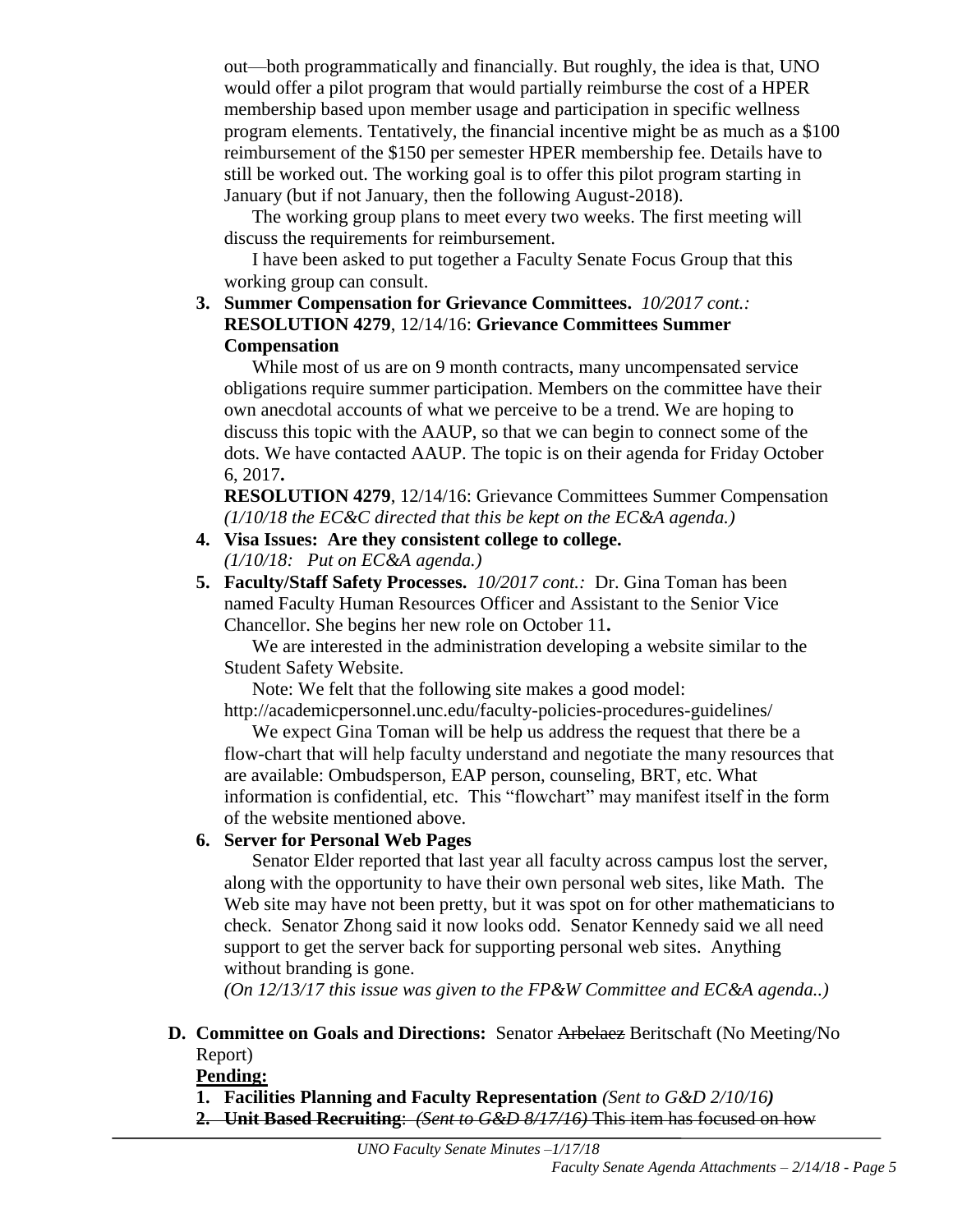individual departments may contribute to the recruitment and retention of students in better pursuit of the University's enrollment goals. *(Dropped at 1/10/18 EC&C mtg.)*

**3.** The UNO Admin responded to Resolution 4285, 5/10/2017: **Deferred Action for Childhood Arrivals (DACA)** with plans to draft guidelines for faculty. EC&A would appreciate members of the FacSen committee (e.g. Dan Hawkins et al) staying closely in touch with Student Affairs (Dan Shipp, Jonathan Benjamin-Alvarado) and the CFE to review and collaborate**.** *(Sent to G&D to keep in touch 6/7/17)***.**

*(EC&C, on 1/10/18, suggested just keeping an eye on this on the EC&A agenda.)* **4. Soliciting Faculty Insights on UNO's Leadership Transition.** *(The EC&C, on* 

*6/7/17, sent this to the Goals & Directions Committee.) (On 1/10/18 the EC&C noted that the transition has been complete.)*

**5. Mav Creed**

*(Dismissed 1/10/18 by EC&C. Wording revision was sent on. Still waiting for reply of acceptance by Dan Shipp/Phil Covington.)*

**6. Parking Changes and Parking for Adjunct (Part Time and Temporary) Faculty:**

Link for reference: [https://www.unomaha.edu/news/2017/04/parking-changes](https://www.unomaha.edu/news/2017/04/parking-changes-coming-to-campus.php)[coming-to-campus.php](https://www.unomaha.edu/news/2017/04/parking-changes-coming-to-campus.php)

*Part-time permit options.*

- *Night Only Surface Permit – after 2:30 P.M.*
- *Lot T \$5 Entry - Weeks 2-16 of Fall/Spring Semesters (all-day)*
- *Daily/Hourly Permit Options \$1-4*
- *Reduced fee West or Pacific Street Garage Permit - \$200 Annually*
- *\$3 after 12:30 P.M. in the East Garage Lots U and T only.*
- *Lot 26 (no permit required with free limited shuttle service) (On 1/10/18 this issue was dropped at the EC&C mtg.)*

# **E. Professional Development:** Senator Adams

## **PENDING:**

- **1. Faculty Professional Development Leave policies/procedures:** Given a growing number of questions and concerns about this issue, our committee will be gathering information (policies/procedures) at all levels (regents, university, colleges, departments) and comparing those documents in order to explore questions, including**:** 
	- **b.** Can faculty get a full year of leave if waiting until 12 years of service instead of at 6 years?
	- **c.** What are the earning restrictions while on leave (sabbatical)?
	- **d.** What documents govern how leave is prioritized/awarded?
	- **e.** What are the criteria for leave across colleges/departments? How consistent are these?
	- **f.** Who all reviews and/or weighs in on these decisions?

**g.** What language does the AAUP contract have regarding leave/sabbatical? *(1/10/18: The PD committee is developing a survey to actually gauge faculty's understanding of FPD leave policies and procedures.)*

## **F. Committee on Rules:** Senator Nash

The committee has settled on Senator Kathy Peterson to replace Senator